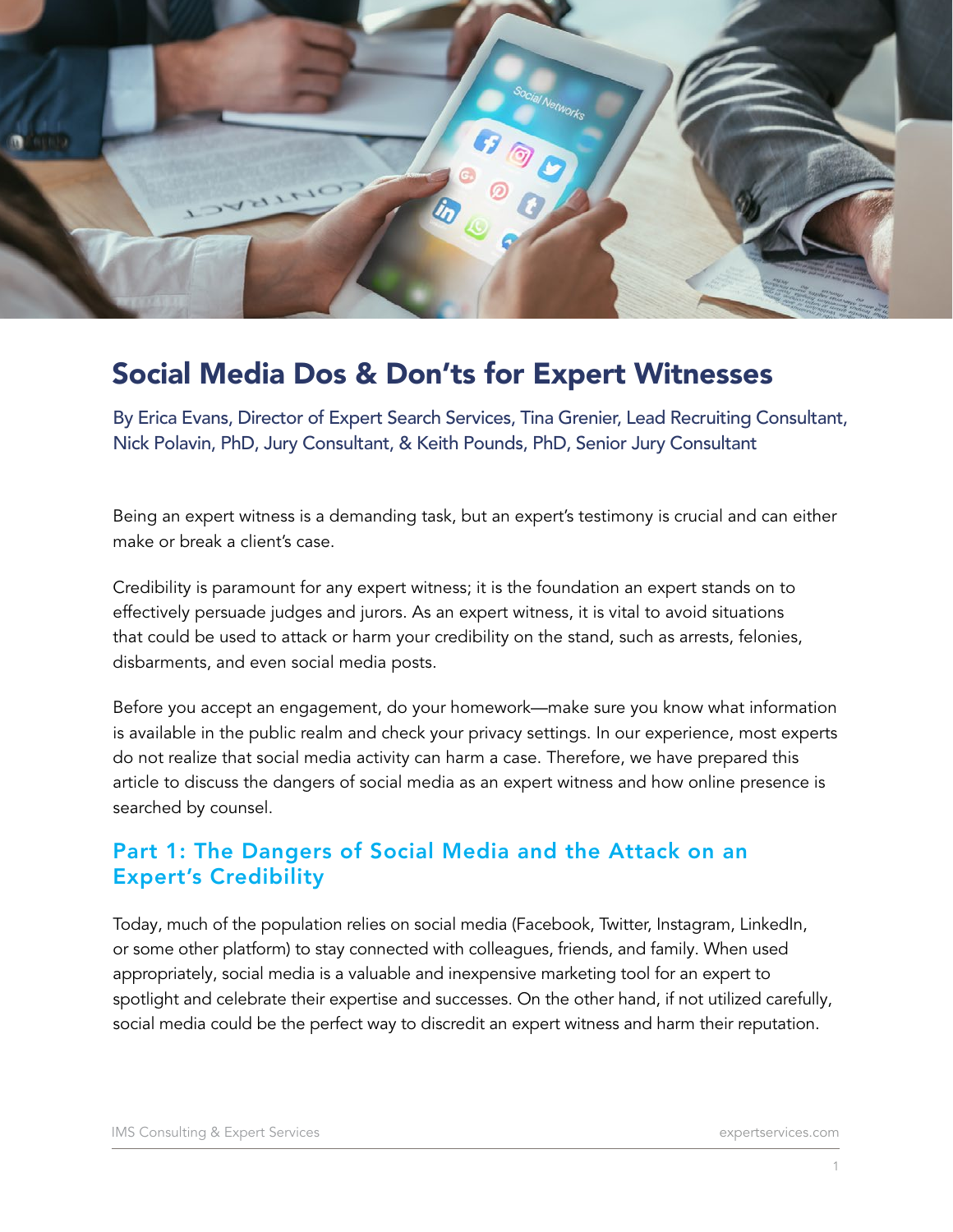Counsel typically reviews several factors before selecting an expert witness for litigation, including: Is the expert likable, credible, confident, and knowledgeable? Does the expert possess engaging communication skills and flexibility? Can this expert support the case at hand? Is their skillset best aligned with the key issues of the matter? And more importantly, is there anything to be aware of that might harm the expert's credibility or objectiveness if raised on the stand?

As an expert witness disclosed to the court, statements made in the public arena—or opinions shared through social media—can become highly scrutinized by opposing counsel as well as the retaining client. Depending on what is uncovered, social media can be used to attack an expert's credibility and objectiveness.



Opinions shared through social media can become highly scrutinized by opposing counsel.

### It is common for opposing counsel to attempt to discredit the other side's expert. The last thing an expert witness wants is for something personal to be raised in a legal setting.

Expert witnesses should be mindful of social media activity, including their own posts, resharing posts made by others they follow, and what others may have posted of them. Once on the internet, content in the public domain remains there for anyone to find. This can be an open invitation for attack by opposing counsel during cross-examination—particularly if an expert posts or reshares information that alludes to a counter stance from the one they are currently providing under testimony.

For instance, take an example where an expert is testifying to the effectiveness of a particular drug. Imagine the potential repercussion if the expert reshared an article online alluding to the opposite of that opinion or stating a lack of advantage or effectiveness. Let us also think more generally. If an expert witness is testifying under the opinion that it is unreasonable and nonsensical for an individual to ride in a car without a seatbelt, it could be quite damaging if pictures were located online showing that same expert riding in a car without a seatbelt. This could certainly dampen the strength of their credibility and testimony.

### An expert must remain consistent when sharing opinions or graphics online, in writing, or under oath.

 While it is particularly important to be mindful of social media in terms of past postings, it becomes just as sensitive mid-engagement. Before an expert witness is engaged and disclosed, it is important they know what is online. It is best not to delete past posts midengagement, and it is especially critical to be mindful of what is posted throughout the life of the case. All case information is confidential, so the expert must receive permission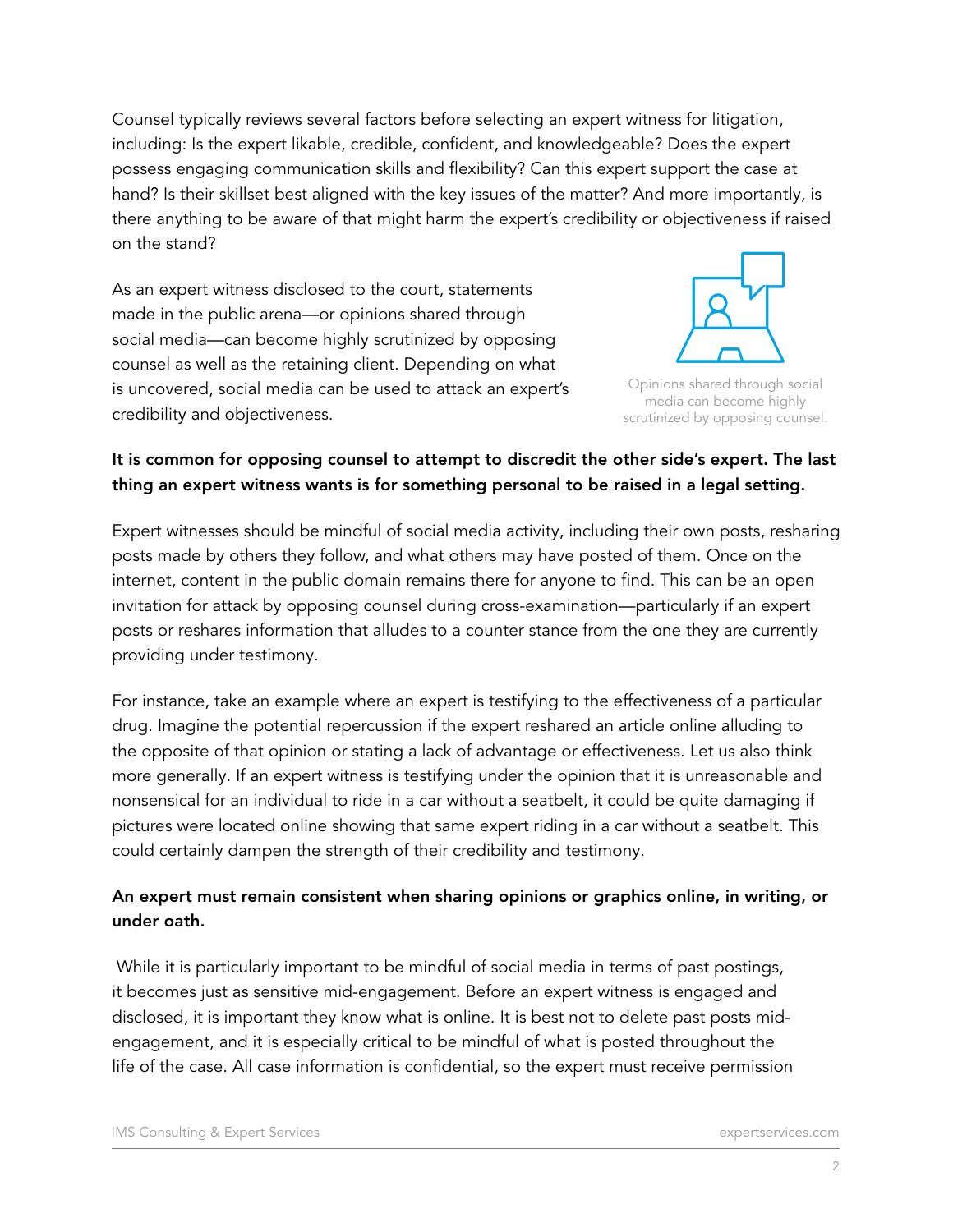from retaining counsel prior to sharing anything with another party, including online. An expert should avoid social media posts containing any topic areas planned for testimony mid-engagement. It is equally important to avoid discussing any pending or past case engagements online.

Expert witnesses should not underestimate the power of the internet and publicly available information. Law firms can easily find positive or negative information on an expert through Google. Free and simple internet searches can result in discoveries that quickly impact an expert's credibility and harm a client's case. It is important to remember that once credibility is challenged in any case, it could come into question in every case thereafter and potentially damage the expert's ability to secure future engagements.

## Part 2: How Online Presence is Searched by Counsel and What to Do About It

Many people are unaware of just how much personal information is publicly available online even for those who make efforts to hide themselves with privacy settings or by using a nickname or initials rather than their full name. In fact, there are a few details that can be found no matter what someone does, even if they do not have a social media profile.

For example, political donations can be easily searched to discover the donor recipient, the amount of donations, and the frequency, as well as one's place of employment when donating. Other information—such as the witness's property values, address history, voter registration, criminal records, licenses, and financial information such as bankruptcies and business filings is available to an internet searcher. Just this information alone can give anyone a snapshot of an expert witness. But for those with social media accounts, there is so much more available to an interested researcher.

When it comes to social media, choosing a setting where only connections can view the profile may keep posts out of public view. But if a witness makes their profile public or allows "friends of friends" to view it, a wide range of people will have access to any information that is posted.

While it may be obvious that posts, reshares/retweets, and photos can be seen by others, it is important to consider what other information can be revealed. For example, a social media researcher may look at the accounts a witness follows or which posts, pages, and interests someone likes.



A social media researcher may look at the accounts a witness follows or which posts, pages, and interests someone likes.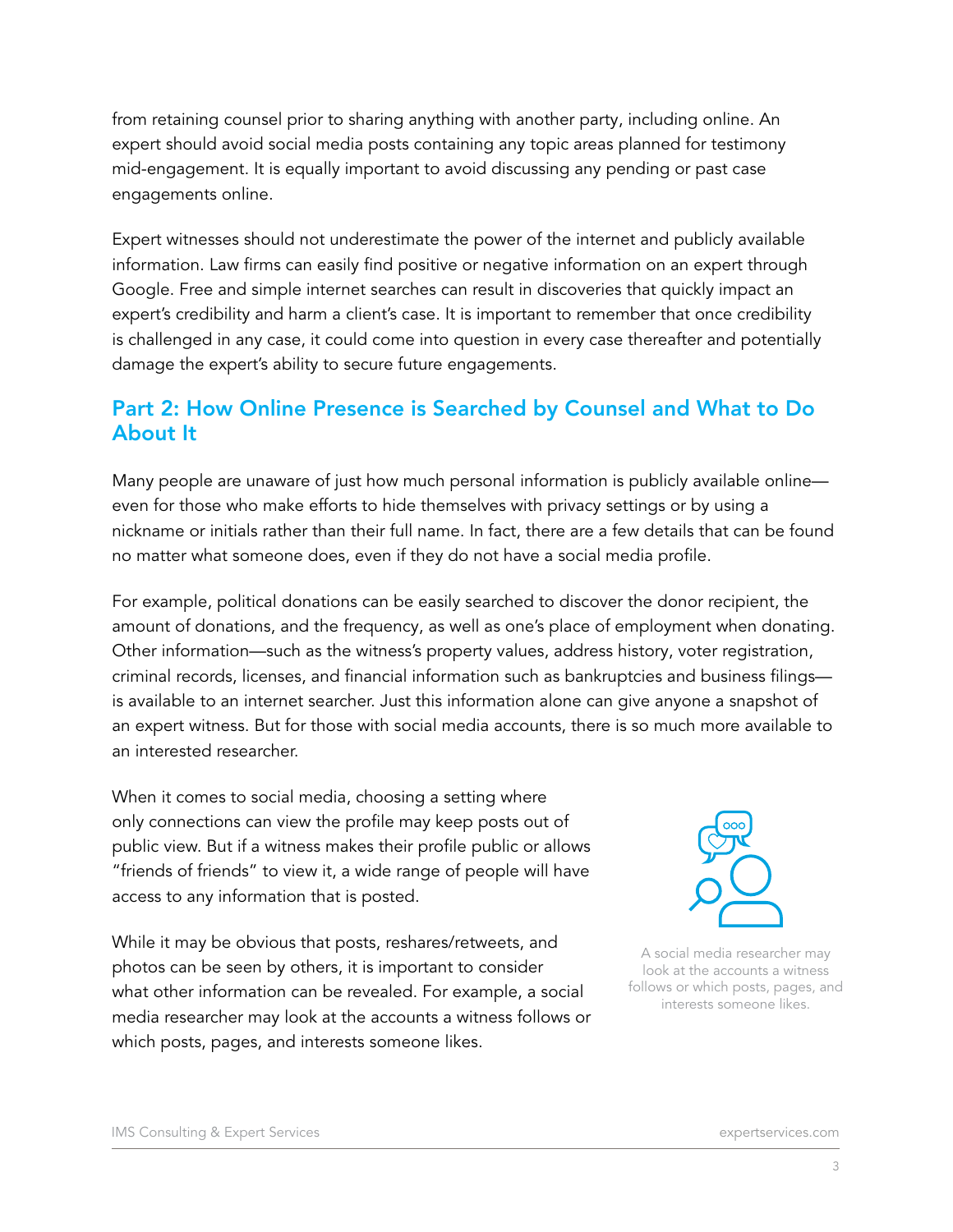When conducting social searches of jurors before jury selection, we come across many people who appear not to take a political stance on social media because they do not post anything about politics. But if a person follows Bernie Sanders and MSNBC, or if they have "liked" posts about Elizabeth Warren or climate change, there is a good bet that they are liberal. Therefore, it is not only about what is posted and shared, but it is also important to be aware of interactions—commenting on a post or even viewing a video (if the app tracks that) can all be uncovered by social media searchers, as well as which accounts, interests, or causes that person engages with.



It is not only about what is posted and shared, but it is also important to be aware of interactions on social media.

Oftentimes, we have seen witnesses who take great care to craft and edit a LinkedIn profile to appear very professional, however, their other social media accounts are much less carefully maintained. So how can a witness have good "social media hygiene" and accounts that do not harm their reputation? Below are a few key reminders.

#### 1. Just like drinking, posts with alcohol require moderation.

A photo with a drink on vacation is fine. But for someone who tailgates every weekend in the fall, they may only want to post pictures about it once or twice. And leave the alcohol out of it—people already know what happens at tailgates.

#### 2. Avoid any posts/photos of bad behavior.

If someone is tagged in a picture from an embarrassing night, they can delete it from their page, ask the poster to delete it, and even report it to the social media platform to see if they will remove it.

#### 3. Avoid political posts and balance the pages you follow.

The country is divided; no matter what you think, half of the country is likely to disagree. If social media is used to stay up to date on politics and news, it is okay to keep following those politicians and organizations. But to avoid any potential backlash, it is wise to follow accounts on both sides of the aisle. For example, keep getting daily updates from *The New York Times* but also follow *Wall Street Journal*. After all, it is good for everyone to expose themselves to diverse sources of news. However, do not go too far in either direction on the spectrum because that is a sign of following more opinion-based reporting rather than factbased reporting.